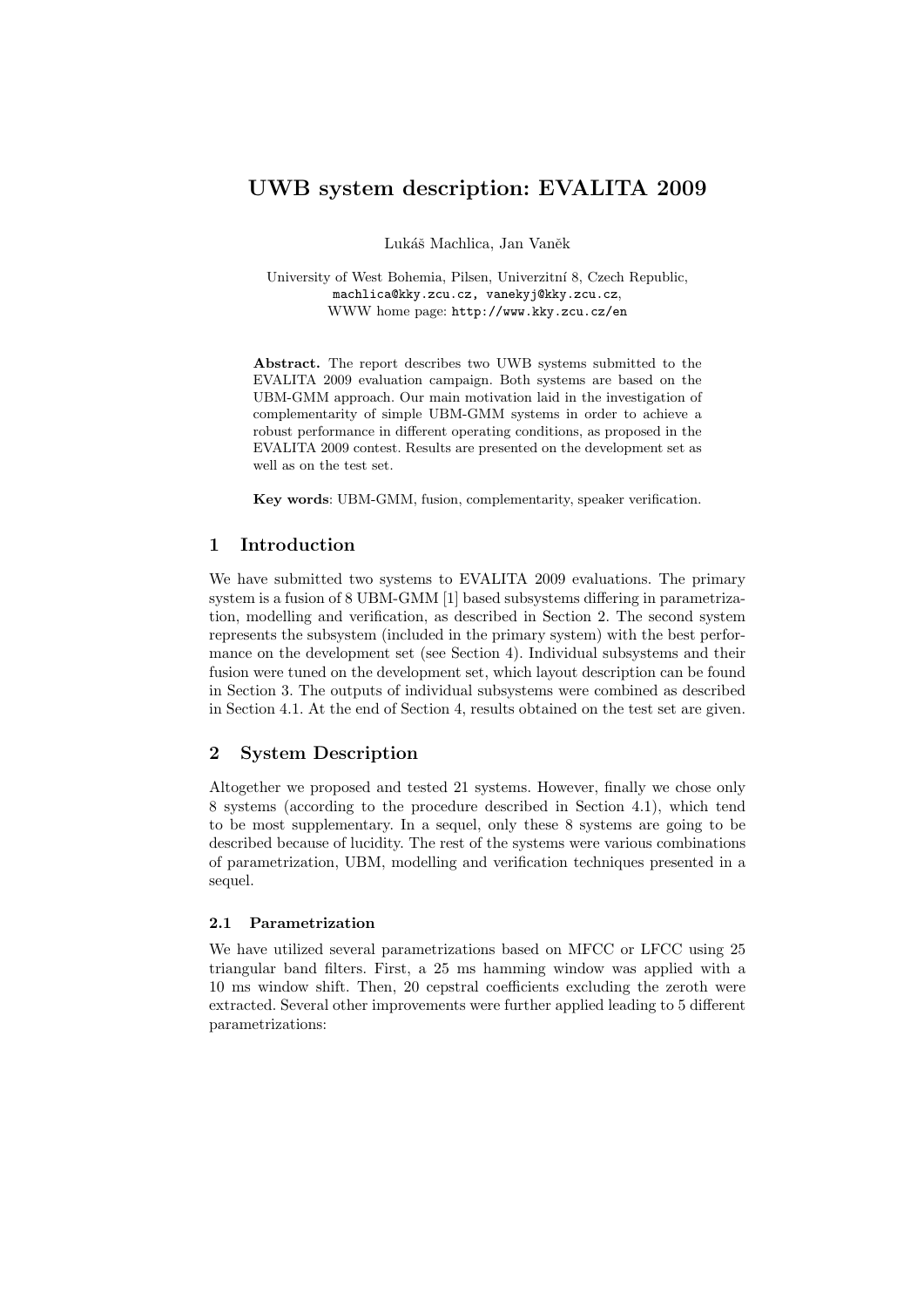$$
- P_{LFCC}(\Delta, M, V), P_{LFCC}(\Delta, \Delta\Delta, M), P_{LFCC}(DCT2_{(3,9)}, M),
$$
  

$$
P_{MFCC}(\Delta, \Delta\Delta, M), P_{MFCC}(DCT2_{(4,13)}, M, V),
$$

where  $\Delta$ ,  $\Delta\Delta$  indicates that  $\Delta$  and  $\Delta\Delta$  coefficients were added; M, V represents the mean and variance normalization of the features performed as the last step in the feature extraction process. The  $DCT2_{(P,whenath)}$  stands for a discrete cosine transformation in the time domain and it is used instead of the  $\Delta$  coefficients. It consists in weighting of features with a window  $W$  of a constant length (specified by wlength in samples) centered around a frame of interest. The shape of the window can be expressed as

$$
W(i) = \cos\left(\frac{i}{\text{wlength}} \cdot P \cdot \pi\right), \ i = 1, \dots, \text{wlength} \tag{1}
$$

where  $P = 1, \ldots, N$  is fixed for one window. Thus, when  $P > 1$  features are weighted at first with a window with  $P = 1$ , then the features are weighted again with a window with  $P = 2$  and so on. At the end, all such new features are added to the feature vector increasing its dimensionality to  $dim(\mathbf{o}) + P \cdot dim(\mathbf{o}),$ where  $dim(\mathbf{o})$  is the dimensionality of unextended feature vectors - in our case  $dim(\mathbf{o}) = 20$  (hence, the  $DCT2_{(3,9)}$  leads to a feature vector with dimension 80). At the end, the features were downsampled with a factor of 2. Also a voice activity detector (VAD) was used to discard the non-speech frames.

#### 2.2 Modelling

Ordinary maximum likelihood (ML) training was used to estimate the UBM parameters. Gender dependent UBMs with 256, 512 and 1024 mixtures were constructed. All the other models were adapted utilizing maximum likelihood linear regression (MLLR) [2] and maximum a-posteriori probability (MAP) adaptation. Hence, several techniques were used to estimate speaker model parameters. These techniques are denoted as

$$
- M(MAP(\mu)), M(MLLR(\mu), MAP(\mu)), M(MLLR(\mu), MAP(\mu, \sigma)),
$$

where  $\mu$ ,  $\sigma$  in the brackets refers to mean, eventually variance adaptation. We have utilized only one (global) MLLR matrix common for all the model means.  $M(MLLR, MAP)$  stands for an adaptation, where MLLR is performed prior to MAP adaptation in order to refine the adaptation statistics. We found it quite useful mainly in situations, where only a few speaker data are provided for training [3]. In the case of MAP adaptation a relevance factor  $\tau = 15$  was used.

#### 2.3 Verification

Majority voting rule (MVR) was used for verification [4]. Denote  $\mathbf{O} = {\mathbf{o}_1, \ldots, \mathbf{o}_T}$ a set of feature vectors and  $L(\mathbf{o}_i|s)$ ,  $L(\mathbf{o}_i|UBM)$  the log likelihood of  $\mathbf{o}_i$  in the

2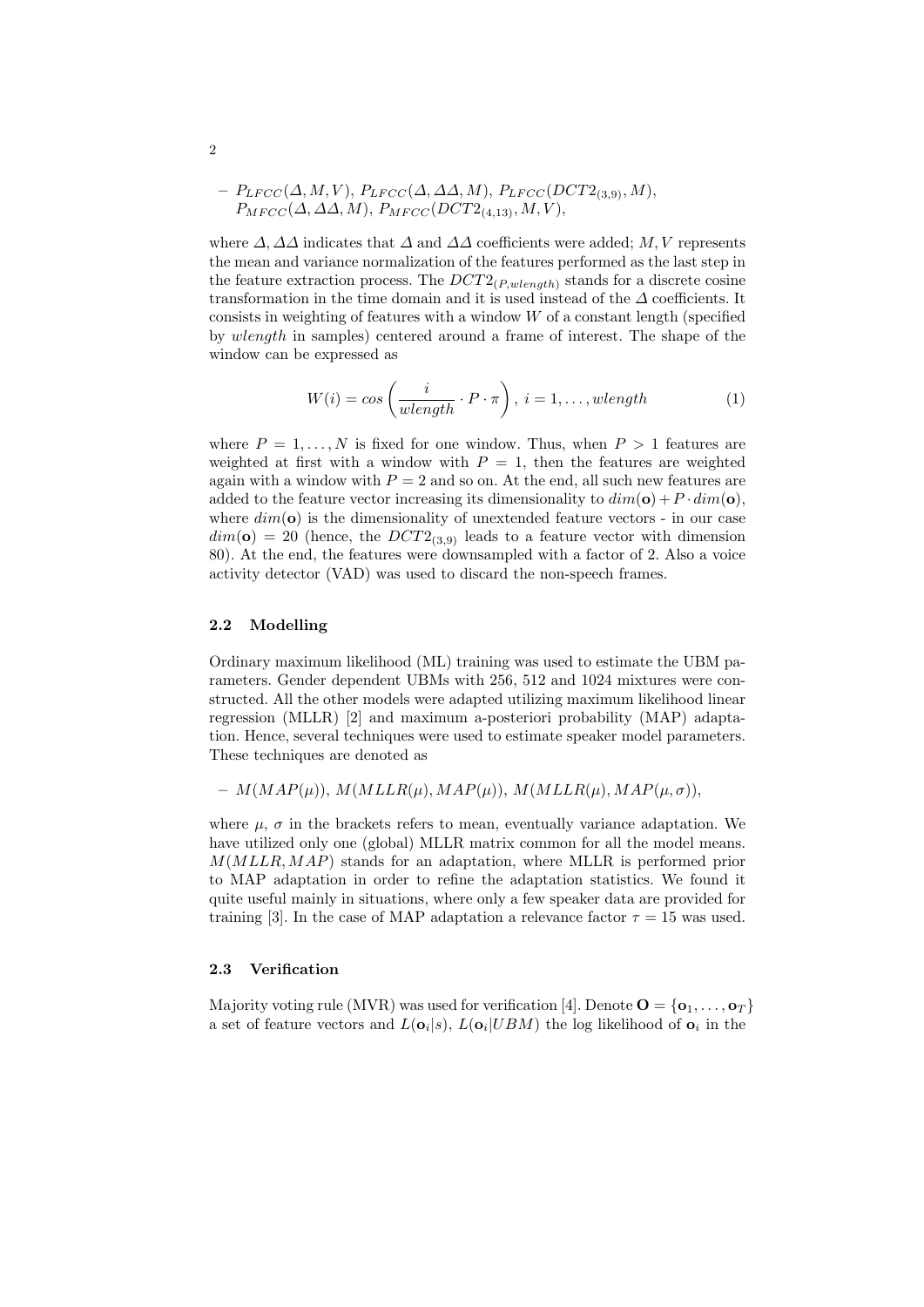s − th speaker model and UBM model, respectively. The final decision  $D_s$  for the  $s - th$  speaker has the form

$$
D_s = 1/T \sum_{i=1}^{T} D_i, \ D_i = \begin{cases} 1 \text{ if } L(\mathbf{o}_i|s) > L(\mathbf{o}_i|UBM) \\ 0 \text{ otherwise} \end{cases} . \tag{2}
$$

We have also utilized a slightly different version of MVR denoted as SMVR, where a sigmoid function is involved in the computation of  $D_i$  in (2), thus

$$
D_i = \frac{1}{1 + exp\left\{\frac{-1.8}{\lambda} (L(\mathbf{o}_i|s) - L(\mathbf{o}_i|UBM))\right\}},\tag{3}
$$

where best results were obtained for  $\lambda = 3$ .

#### 2.4 Individual systems

Now we are ready to describe each of the 8 systems used in the evaluation, they can be found in Table 1. The primary system submitted to EVALITA 2009

|              | parametrization                     | $_{\rm UBM}$ | modelling                             | verification |
|--------------|-------------------------------------|--------------|---------------------------------------|--------------|
| ${\bf SYS1}$ | $P_{LFCC}(\Delta, M, V)$            |              | $\overline{512}$ $M(MAP(\mu))$        | <b>MVR</b>   |
| SYS2         | $P_{LFCC}(\Delta, \Delta\Delta, M)$ | 512          | $M(MLLR(\mu), MAP(\mu, \sigma))$      | SMVR         |
| ${\bf SYS3}$ | $P_{LFCC}(DCT2_{(3,9)}, M)$         |              | 512 $M(MLLR(\mu), MAP(\mu, \sigma))$  | <b>MVR</b>   |
| ${\bf SYS4}$ | $P_{LFCC}(DCT2_{(3.9)}, M)$         |              | 256 $M(MLLR(\mu), MAP(\mu, \sigma))$  | <b>SMVR</b>  |
| SYS5         | $P_{LFCC}(DCT2_{(3,9)}, M)$         |              | 512 $M(MLLR(\mu), MAP(\mu, \sigma))$  | <b>SMVR</b>  |
| ${\bf SYS6}$ | $P_{LFCC}(DCT2_{(3,9)}, M)$         |              | 1024 $M(MLLR(\mu), MAP(\mu, \sigma))$ | <b>SMVR</b>  |
| ${\bf SYS7}$ | $P_{MFCC}(DCT2_{(4,13)}, M, V)$     |              | 512 $M(MLLR(\mu), MAP(\mu))$          | <b>MVR</b>   |
| SYS8         | $P_{MFCC}(\Delta, \Delta\Delta, M)$ |              | 512 $M(MLLR(\mu), MAP(\mu, \sigma))$  | <b>MVR</b>   |

Table 1. Description of systems used in the EVALITA 2009 evaluation campaign.

consisted of a fusion of these 8 systems. The secondary system is the system SYS3 achieving the best performance on the development set (see Table 2).

### 3 Dataset

The data were recorded from landline (PSTN) or mobile (GSM) telephone channels and all spoken in the Italian language. Four data sets were provided by the organizers, namely

- Universal Background Model (UBM) data: 60 speakers (30 female + 30 male) with total duration of speech 1200 minutes.
- $-$  Training data: 100 speakers (50 female  $+$  50 male) representing the genuine clients of the system, whereas 6 training conditions (TC1 - TC6) were given depending on the duration of the speech recording and on the telephone channel (PSTN or GSM).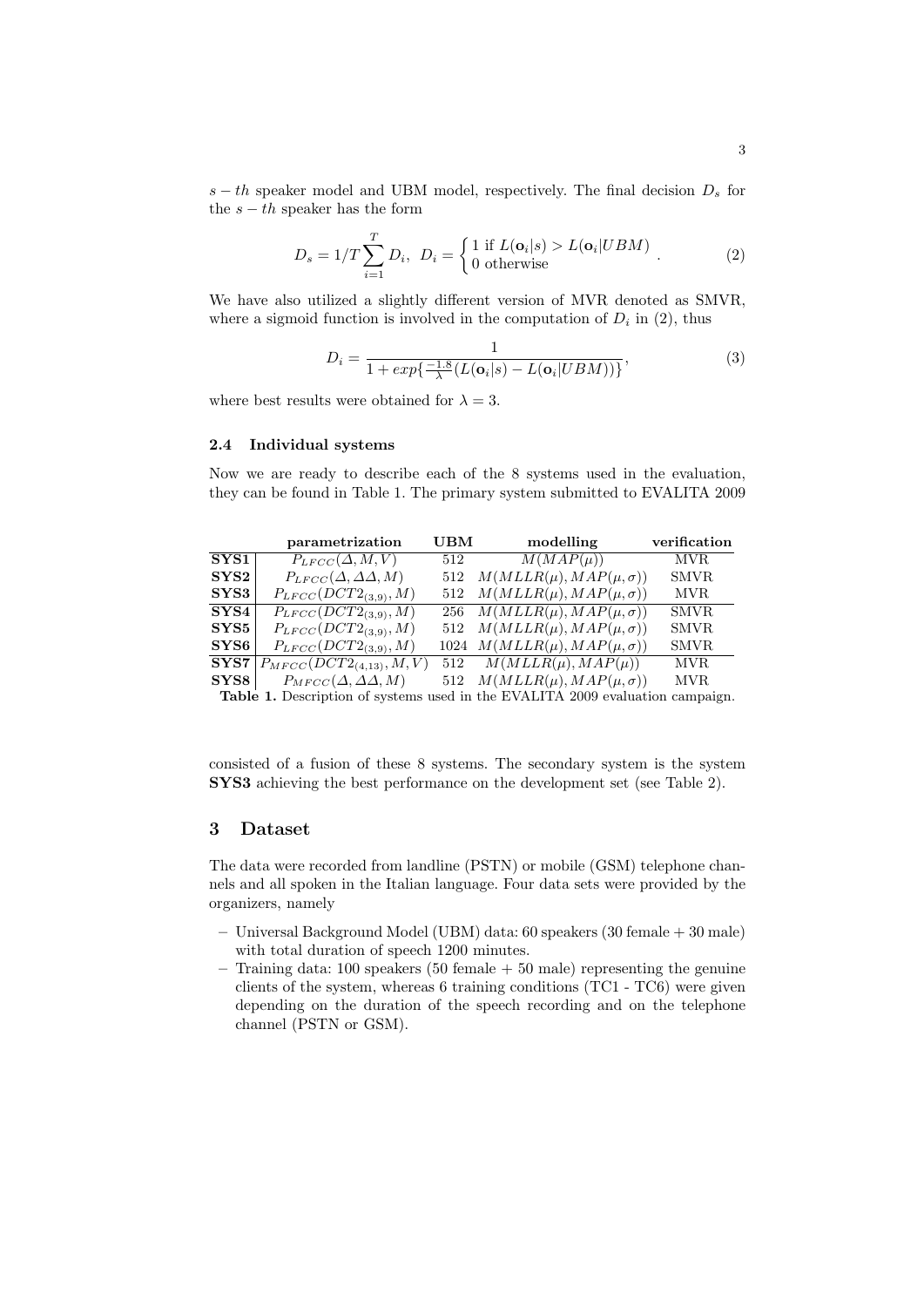- Development data: 642 "non blind" sound files representing an additional access trials  $(321 \text{ female} + 321 \text{ male}).$
- Test data: two test conditions were considered according to the length of the recording - short (TS1 - cca 10 seconds) and long (TS2 - cca 30 seconds). Both conditions involved recordings from PSTN as well as from GSM.

For our development purposes we divided the development data into four disjoint sets according to the gender (male/female) and channel (PSTN/GSM). Each recording from each set was then tested against each of the models from each of the training conditions (TC1-TC6). Loosely speaking, we constructed 4 trials set (male PSTN, female PSTN, male GSM, female GSM), where each sound recording from each set was tested against each model of the respective gender in each of the conditions TC1-TC6. Hence, we obtained  $4 \times 6 = 24$  files with results (each containing cca 8000 trials) reflecting dependencies on cross-channel conditions and duration of train and test recordings.

### 4 Experiments and Results

We have exploited only the provided data (UBM and Development data - see Section 3). Genders were handled separately (gender dependent UBMs were trained). All development tests were performed on the development set, which was divided into 24 distinct subsets as described in Section 3. Hence, for each system 24 equal error rates (EERs) were obtained and the main focus was laid on the overall EER, which was computed as their mean. The results (EERs) of particular systems can be found in Table 2.

#### 4.1 Complementarity Examination

We were searching for optimal weights  $w_i$  (in the sense of minimal overall EER), which would be used to weigh each systems output as defined in equation  $(4)$ .

$$
result_C = \sum_{i=1}^{S_{NUM}} w_i \cdot result_{SYS_i},\tag{4}
$$

where  $S_{NUM}$  stands for the number of employed systems (21 in our case),  $result_{SYS_i}$  is the verification score of system  $SYS_i$  of one trial, and  $result_C$  represents the combined output of involved systems. Weights  $w_i$ ,  $i = 1, ..., S_{NUM}$ were computed utilizing a gradient method, where the value of the criterion function (the overall EER) to be optimized was computed in three steps. First, the result<sub>C</sub> for each of the 24 trial sets (described in Section 3) was determined and secondly, the individual EERs for each set were computed. At last, the overall EER was estimated as a mean value of such individual EERs.

To reduce the number of exploited systems, the procedure was applied several times. After each estimation of weights, the system with smallest weight (missing any complementary information) was left out and the process repeated. The

4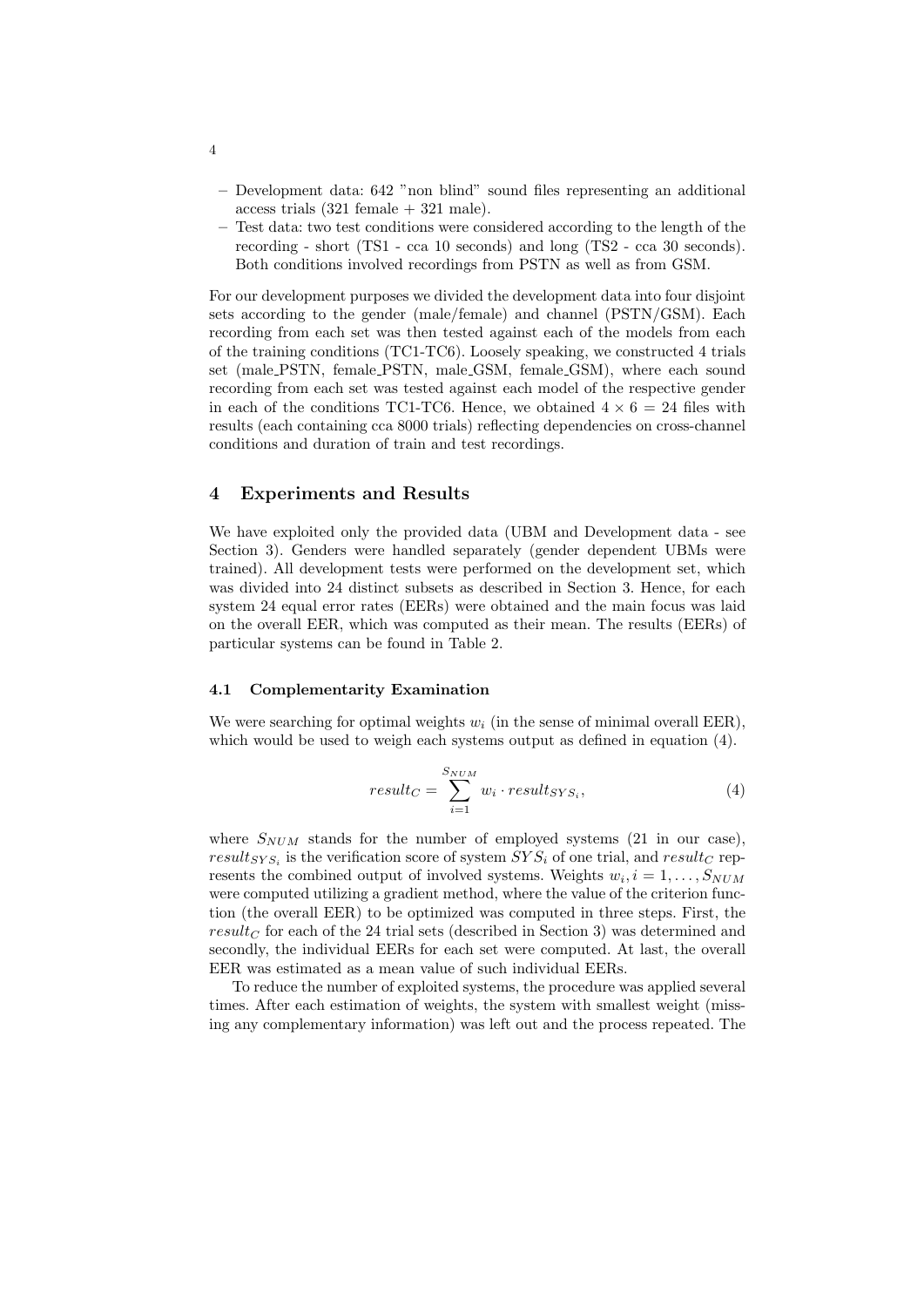| EERs             |             | female                       |                     | male            | EERs             | female             |                       | male            |              |  |  |  |
|------------------|-------------|------------------------------|---------------------|-----------------|------------------|--------------------|-----------------------|-----------------|--------------|--|--|--|
| SYS1             | <b>GSM</b>  | <b>PSTN</b>                  | <b>GSM</b>          | <b>PSTN</b>     | SYS2             | GSM                | <b>PSTN</b>           | <b>GSM</b>      | PSTN         |  |  |  |
|                  | TC1 18.23\% |                              | 5.59% 19.38%        | $6.58\%$        |                  | TC1 19.54\%        |                       | $5.00\%$ 22.24% | 5.63%        |  |  |  |
| TC2              |             | 9.88% 17.29%                 |                     | 7.57% 12.50%    | $\rm TC2$        |                    | 8.26\% 19.17\%        |                 | 7.35% 15.63% |  |  |  |
|                  | TC3 14.24\% |                              | 3.45% 16.72%        | 2.74%           |                  | TC3 14.27\%        |                       | 2.48% 17.14%    | 2.36\%       |  |  |  |
| TC4              |             | 5.59% 16.75%                 |                     | 5.72% 12.59%    | TC4              |                    | 5.50% 15.40%          |                 | 4.38% 12.56% |  |  |  |
|                  | TC5 10.71\% |                              | 6.83% 10.40%        | 5.63%           | TC5              | 8.19%              | $6.21\%$              | $7.81\%$        | 5.20%        |  |  |  |
| TC <sub>6</sub>  | $6.76\%$    | 6.21%                        | 5.70%               | $4.03\%$        | TC <sub>6</sub>  | 5.41%              | $3.73\%$              | $5.63\%$        | $3.16\%$     |  |  |  |
|                  |             | overall EER: 9.63%           |                     |                 |                  | overall EER: 9.26% |                       |                 |              |  |  |  |
| SYS3             |             |                              |                     |                 | SYS4             |                    |                       |                 |              |  |  |  |
|                  |             | TC1 17.20\% 3.73\% 19.57\%   |                     | 3.13%           |                  | TC1 18.92%         |                       | $5.22\%$ 20.63% | 4.38%        |  |  |  |
| TC <sub>2</sub>  |             | 8.90% 19.76%                 | $6.49\%$ 13.41\%    |                 | TC <sub>2</sub>  |                    | 7.40% 17.39%          |                 | 7.50% 13.13% |  |  |  |
|                  | TC3 14.00%  | $2.64\%$ 16.86%              |                     | 2.35%           |                  | TC3 15.69%         |                       | $2.13\%$ 16.25% | 2.84\%       |  |  |  |
| TC4              |             | 5.07% 13.30%                 |                     | 3.13% 12.12%    | TC4              |                    | 4.97% 14.82%          |                 | 3.75% 11.88% |  |  |  |
| TC <sub>5</sub>  | 7.83%       | $5.59\%$                     | 6.65%               | 4.08%           | TC5              | 7.89%              | $6.21\%$              | 8.75%           | 3.74\%       |  |  |  |
| TC6              | 7.40\%      | 3.73%                        | 4.69%               | 2.50%           | TC <sub>6</sub>  | $6.21\%$           | $4.35\%$              | 5.96%           | 2.50%        |  |  |  |
|                  |             | overall EER: 8.50%           |                     |                 |                  |                    | overall EER: $8.85\%$ |                 |              |  |  |  |
| SYS <sub>5</sub> |             |                              |                     |                 | SYS <sub>6</sub> |                    |                       |                 |              |  |  |  |
|                  | TC1 17.69%  |                              | 3.76% 24.06%        | 3.82%           |                  | TC1 18.83%         |                       | 3.73% 21.86%    | 5.00%        |  |  |  |
| TC <sub>2</sub>  |             | 8.33% 16.42%                 |                     | $6.62\%$ 13.13% | TC <sub>2</sub>  |                    | 8.70% 18.96%          |                 | 6.87% 14.38% |  |  |  |
|                  | TC3 13.66\% |                              | 2.62% 16.03%        | 2.50%           |                  | TC3 13.55%         |                       | 2.06% 17.94%    | 2.26\%       |  |  |  |
| TC4              |             | 4.93% 15.16%                 |                     | 3.86% 11.38%    | TC4              |                    | 4.58% 13.66%          |                 | 3.56% 11.88% |  |  |  |
| TC5              | 7.64%       | $4.20\%$                     | 7.50%               | $3.02\%$        | TC <sub>5</sub>  | 8.92%              | $5.03\%$              | 7.05%           | 4.84\%       |  |  |  |
| TC <sub>6</sub>  | $6.37\%$    | 4.32\%                       | 5.58%               | 1.88%           | TC <sub>6</sub>  | 6.75%              | $2.91\%$              | 5.14\%          | 1.75%        |  |  |  |
|                  |             | overall EER: 8.52%           |                     |                 |                  |                    | overall EER: 8.76%    |                 |              |  |  |  |
| SYS7             |             |                              |                     |                 | SYS8             |                    |                       |                 |              |  |  |  |
|                  |             | $TC1 24.22\%$ 9.32\% 16.59\% |                     | 5.19%           |                  | TC1 19.96\%        |                       | $7.52\%$ 18.13% | $6.23\%$     |  |  |  |
|                  |             | TC2 13.31\% 25.27\%          |                     | $6.44\%$ 10.07% |                  | TC2 11.59% 23.46%  |                       |                 | 7.49% 10.22% |  |  |  |
|                  | TC3 19.25\% |                              | 4.74% 13.15%        | 3.75%           |                  | TC3 16.15%         |                       | 4.17% 15.06%    | 3.40%        |  |  |  |
| TC4              |             | 6.21\% 17.78\%               | 4.40\%              | $9.38\%$        | TC4              |                    | 5.13% 17.78%          | 3.78%           | 9.44\%       |  |  |  |
|                  |             | TC5 10.34\% 10.25\%          | $6.32\%$            | 5.00%           | TC <sub>5</sub>  | 9.94%              | $7.77\%$              | 8.01\%          | 4.95%        |  |  |  |
| TC6              | $6.48\%$    | $6.69\%$                     | 6.25%               | 3.75%           | TC6              | 6.76%              | $4.99\%$              | 5.00%           | $3.01\%$     |  |  |  |
|                  |             |                              | overall EER: 10.17% |                 |                  |                    | overall EER: 9.58%    |                 |              |  |  |  |

Table 2. Equal Error Rates for SYS1 – SYS8.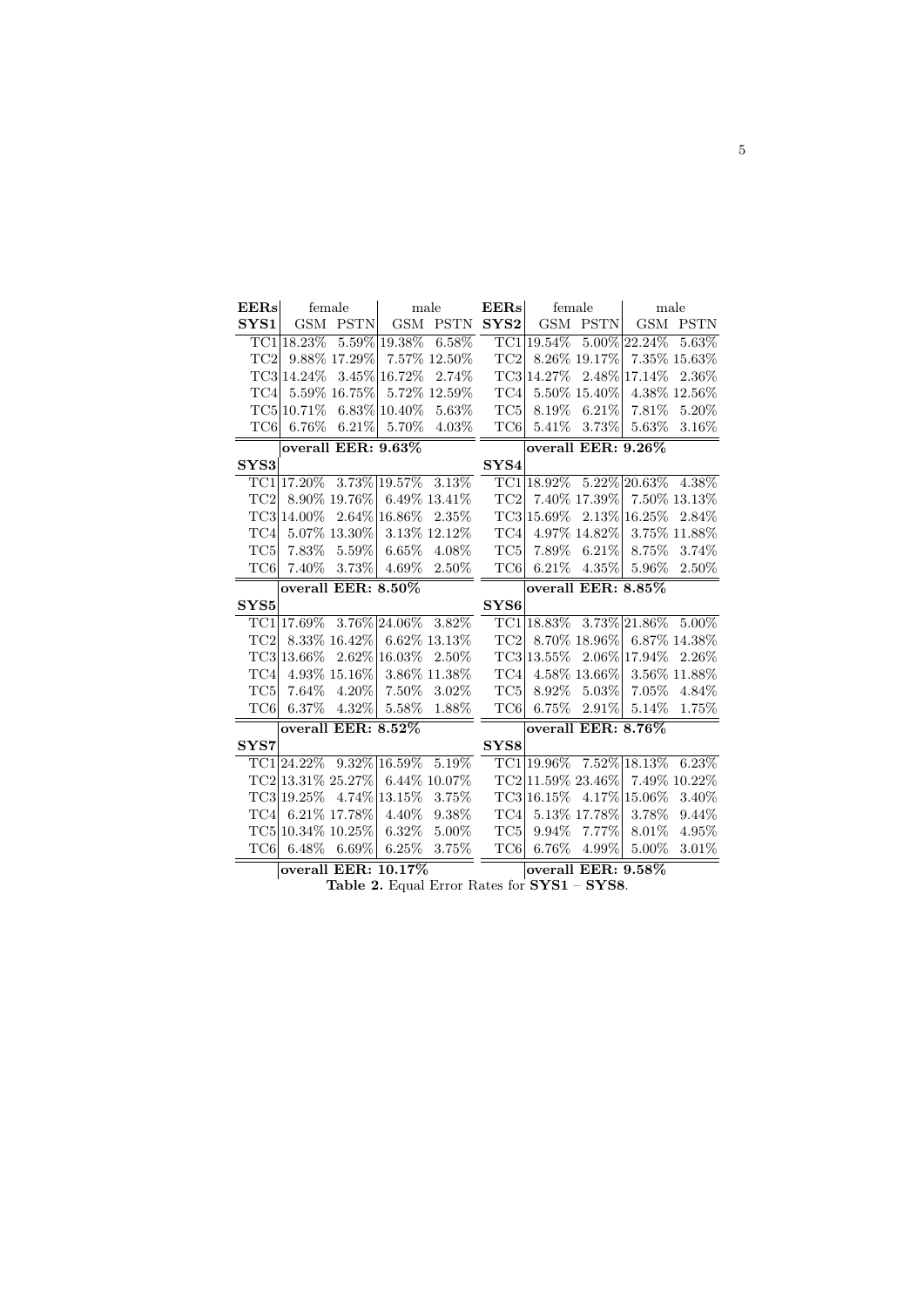process ended when the overall EER begun to increase. We ended with 8 systems described in Table 1 with weights {0.3063, 0.0640, 0.1092, 0.1139, 0.0675, 0.0614, 0.1272, 0.1506} corresponding to {SYS1,. . . ,SYS8}, results are shown in Table 3.

| $_{\mathrm{SYSC}}$ | female             |                 | male                                |  |  |  |  |
|--------------------|--------------------|-----------------|-------------------------------------|--|--|--|--|
| <b>EERs</b>        |                    | GSM PSTN        | GSM PSTN                            |  |  |  |  |
|                    |                    |                 | $TC1 14.93\%$ 2.48% 15.76% 3.18%    |  |  |  |  |
|                    |                    |                 | $TC2$ 6.83\% 14.64\% 5.00\% 8.75\%  |  |  |  |  |
|                    |                    |                 | $TC3 11.18\%$ 1.45\% 12.44\% 1.51\% |  |  |  |  |
|                    |                    |                 | TC4 3.37% 13.04% 3.13% 8.21%        |  |  |  |  |
|                    |                    |                 | $TC5$ 6.21\% 4.18\% 5.78\% 2.58\%   |  |  |  |  |
| TC6                |                    | $4.90\%$ 3.64\% | $3.75\%$ 1.62\%                     |  |  |  |  |
|                    | overall EER: 6.61% |                 |                                     |  |  |  |  |

Table 3. Equal Error Rates for combination of systems SYS1 – SYS8 acquired on the development set. Weights were trained on the development set and following values were estimated: {0.3063, 0.0640, 0.1092, 0.1139, 0.0675, 0.0614, 0.1272, 0.1506} corresponding to SYS1 – SYS8.

### 4.2 Results Acquired on the Test set

Genders were handled separately (gender dependent UBMs were trained), however, channels (PSTN/GSM) were not detected. Results obtained in the EVALITA 2009 evaluation can be found in Table 4, where results for both genders were concatenated and the EER was computed for the joint set.

| PRIMARY SYSTEM                                            |                                                                         |  |  | <b>SECONDARY SYSTEM</b>       |  |                                        |  |  |                                       |  |  |
|-----------------------------------------------------------|-------------------------------------------------------------------------|--|--|-------------------------------|--|----------------------------------------|--|--|---------------------------------------|--|--|
| EERS TC1 TC2 TC3 TC4 TC5 TC6 EERS TC1 TC2 TC3 TC4 TC5 TC6 |                                                                         |  |  |                               |  |                                        |  |  |                                       |  |  |
| TS1                                                       | 15.96 16.51 13.34 15.69 7.5 5.89                                        |  |  |                               |  | TS1 20.48 21.48 17.98 19.71 10.32 7.54 |  |  |                                       |  |  |
| TS2                                                       | 10.82 12.02 9.83 11.25 3.62 2.11 TS2   15.37 17.43 13.12 15.4 4.81 3.32 |  |  |                               |  |                                        |  |  |                                       |  |  |
| overall EER: 10.38                                        |                                                                         |  |  | overall EER: 13.91            |  |                                        |  |  |                                       |  |  |
| mDCFs TC1 TC2 TC3 TC4 TC5 TC6                             |                                                                         |  |  | mDCFs TC1 TC2 TC3 TC4 TC5 TC6 |  |                                        |  |  |                                       |  |  |
| TS1                                                       | $\vert$ 0.40 0.40 0.33 0.38 0.18 0.14                                   |  |  |                               |  | TS1 0.47 0.46 0.43 0.41 0.27 0.20      |  |  |                                       |  |  |
| TS <sub>2</sub>                                           | $0.27$ 0.28 0.22 0.28 0.09 0.06                                         |  |  |                               |  | TS2                                    |  |  | $\vert$ 0.39 0.39 0.30 0.35 0.14 0.08 |  |  |
| overall minDCF: 0.25                                      |                                                                         |  |  | overall $minDCF: 0.32$        |  |                                        |  |  |                                       |  |  |

Table 4. EERs [%] and minDCFs obtained in the EVALITA 2009 evaluation campaign for primary and secondary system, where the overall EER, overall minDCF were computed as mean values of individual EERs, minDCFs, respectively. MinDCF was computed according to parameters specified in the EVALITA 2009 task guidelines.